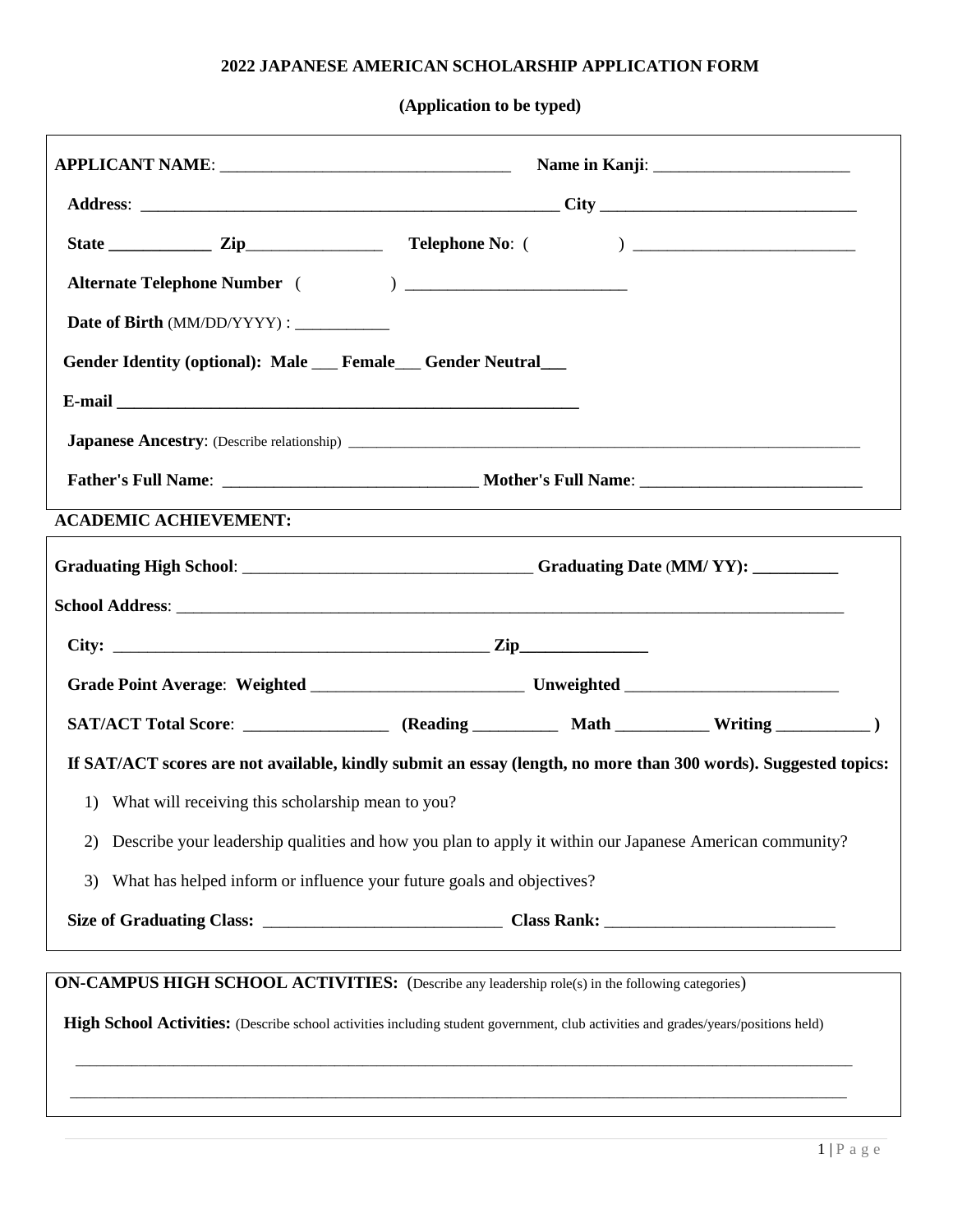## **2022 JAPANESE AMERICAN SCHOLARSHIP APPLICATION FORM**

**(Application to be typed)**

| PLANNED COLLEGE EDUCATION: |                                                                                                                                                |  |
|----------------------------|------------------------------------------------------------------------------------------------------------------------------------------------|--|
|                            |                                                                                                                                                |  |
|                            |                                                                                                                                                |  |
|                            | of Japanese arts you are learning. Describe the category/rank if applicable and the length of time in training)                                |  |
|                            | <b>Japanese Cultural Activities:</b> (e.g. Japanese dance, flower arrangement, tea ceremony, Japanese language, martial arts or other branches |  |
|                            | <b>Outside School Sports Activities:</b> (Show category of sports and the years/length of periods you played the sports)                       |  |
|                            |                                                                                                                                                |  |
|                            |                                                                                                                                                |  |
|                            | community service, volunteer work, hobbies, etc. and the years/periods/hours you engaged in these activities)                                  |  |
|                            | Non-School Activities: (Describe activities you engaged in outside school such as Boy/Girl Scouts, church activities,                          |  |
|                            | <b>EXTRA-CURRICULAR ACTIVITIES OUTSIDE SCHOOL:</b> (Describe any leadership role(s) in the following categories.)                              |  |
|                            |                                                                                                                                                |  |
|                            | High School Athletic Activities: (Specify the sport category you participated at school and describe varsity or junior varsity)                |  |
|                            |                                                                                                                                                |  |
|                            |                                                                                                                                                |  |
|                            | Honors and Awards from Your School: (Indicate honors/awards received at school and the grades/years you received them)                         |  |
|                            |                                                                                                                                                |  |
|                            |                                                                                                                                                |  |